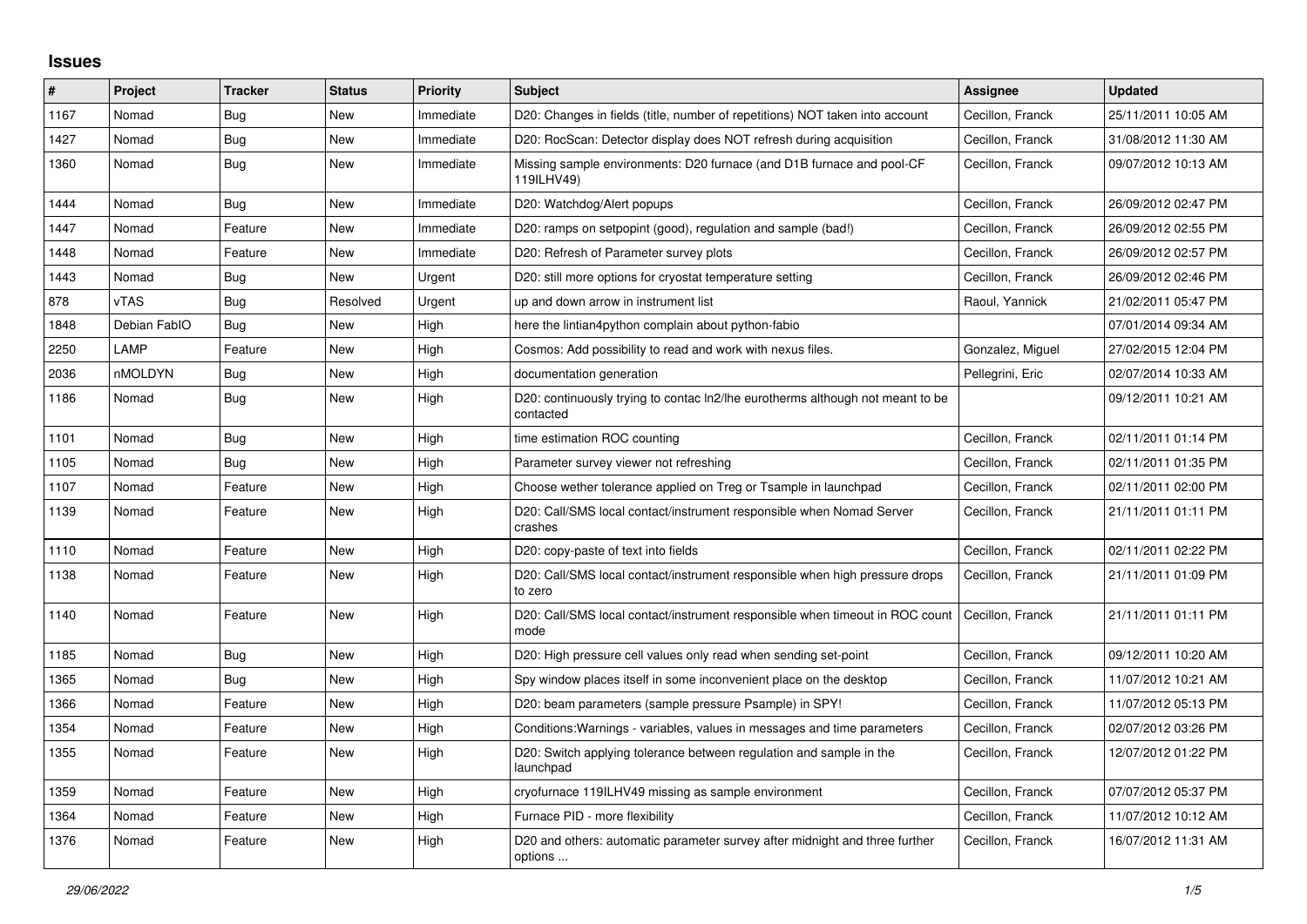| #    | <b>Project</b>          | <b>Tracker</b> | <b>Status</b> | <b>Priority</b> | <b>Subject</b>                                                                                               | <b>Assignee</b>             | <b>Updated</b>      |
|------|-------------------------|----------------|---------------|-----------------|--------------------------------------------------------------------------------------------------------------|-----------------------------|---------------------|
| 1445 | Nomad                   | Feature        | <b>New</b>    | High            | D20: Conditions (If in launchpad AND watchdog/alert)                                                         | Cecillon, Franck            | 26/09/2012 02:51 PM |
| 1446 | Nomad                   | Feature        | <b>New</b>    | High            | D20: coldvalve management module as an example for a comeback of<br>GEORGE's "dials"                         | Cecillon, Franck            | 26/09/2012 02:53 PM |
| 1456 | Nomad                   | Bug            | <b>New</b>    | High            | D20: Fast mode not working when activated directly after ramp mode --<br>SOLVED???                           | Cecillon, Franck            | 11/10/2012 09:18 AM |
| 1459 | Nomad                   | Feature        | <b>New</b>    | High            | D20: Get rid of the "Pause" button for D20!                                                                  | Cecillon, Franck            | 11/10/2012 09:33 AM |
| 3682 | Nomad                   | Feature        | New           | High            | "Wait" and "Count (in time)" commands for D4                                                                 | Cecillon, Franck            | 05/11/2019 10:32 AM |
| 1234 | Nomad                   | Bug            | New           | High            | Generic scan list not refreshed                                                                              | legoc, yannick              | 20/02/2012 03:34 PM |
| 879  | vTAS                    | Bug            | Resolved      | High            | Sometimes, we need to click twice on OK button in "Instrument Parameters"<br>dialog to close it.             |                             | 21/02/2011 05:49 PM |
| 546  | <b>vTAS</b>             | Bug            | <b>New</b>    | High            | Polarised neutron data                                                                                       | Raoul. Yannick              | 08/02/2010 02:44 PM |
| 562  | <b>vTAS</b>             | Feature        | New           | High            | Validation button for parameters in right upper window                                                       | Raoul, Yannick              | 18/02/2010 03:48 PM |
| 775  | CrysFML                 | Feature        | New           | Normal          | Graphical CrysFML version using a free GUI library like pilib or japi                                        |                             | 15/03/2011 11:27 PM |
| 1097 | CrysFML                 | Feature        | New           | Normal          | new variables and subroutines                                                                                | Zaharko, Oksana             | 02/11/2011 12:12 AM |
| 1195 | CrysFML                 | Feature        | New           | Normal          | CFML Refcodes.f90 with magnetic codes and MagKeys.f90                                                        | Zaharko, Oksana             | 06/01/2012 12:59 PM |
| 1211 | CrysFML                 | Feature        | New           | Normal          | Simulated annealing of magnetic structure from nonpolarised magnetic<br>intensities                          | Zaharko, Oksana             | 22/01/2012 10:29 AM |
| 1226 | CrysFML                 | Feature        | <b>New</b>    | Normal          | optimization of magnetic structure with domains                                                              | Zaharko, Oksana             | 05/02/2012 12:40 PM |
| 1224 | CrysFML                 | Feature        | <b>New</b>    | Normal          | CFML MagSymm.f90                                                                                             | Zaharko, Oksana             | 05/02/2012 12:37 PM |
| 1225 | CrysFML                 | Feature        | New           | Normal          | CFML Refcodes.f90                                                                                            | Zaharko, Oksana             | 05/02/2012 12:38 PM |
| 1932 | Debian FablO            | <b>Bug</b>     | <b>New</b>    | Normal          | fabio viewer                                                                                                 |                             | 08/04/2014 03:27 PM |
| 1933 | Debian FablO            | Bug            | New           | Normal          | [fabio_viewer] probleme a l'ouverture d'un fichier nexus                                                     |                             | 08/04/2014 03:30 PM |
| 1934 | Debian FablO            | Bug            | New           | Normal          | [fabio viewer] IndexError                                                                                    |                             | 08/04/2014 03:34 PM |
| 1873 | Esmeralda Laue<br>Suite | <b>Bug</b>     | <b>New</b>    | Normal          | CYCLOPS transformation octo->cyl                                                                             | Rodriguez-Carvajal,<br>Juan | 24/01/2014 11:50 AM |
| 1879 | Esmeralda Laue<br>Suite | Bug            | <b>New</b>    | Normal          | hkl index limit                                                                                              | Rodriguez-Carvajal,<br>Juan | 27/01/2014 03:42 PM |
| 1880 | Esmeralda Laue<br>Suite | Feature        | <b>New</b>    | Normal          | kvec steps                                                                                                   | Rodriguez-Carvajal,<br>Juan | 27/01/2014 03:44 PM |
| 2839 | ISPyB4                  | ToDo           | New           | Normal          | Create a script/method to check the version of the database and propose to run<br>the missing update scripts |                             | 26/10/2016 12:16 PM |
| 1923 | LAMP                    | Maintenance    | Feedback      | Normal          | D17 going to NeXus                                                                                           | Gonzalez, Miguel            | 23/07/2015 02:07 PM |
| 2254 | LAMP                    | Feature        | New           | Normal          | Sim Cards: review to include a typical workflow for each instrument/technic.                                 | Johnson, Mark Robert        | 27/02/2015 03:05 PM |
| 2255 | LAMP                    | Feature        | <b>New</b>    | Normal          | SANS: resizing UI sans settings to enlarge the results List and its plotting area                            | Richard, Didier             | 27/02/2015 03:08 PM |
| 2256 | LAMP                    | Feature        | New           | Normal          | SANS: D33, using all panels in ToF mode.                                                                     | Richard, Didier             | 27/02/2015 03:10 PM |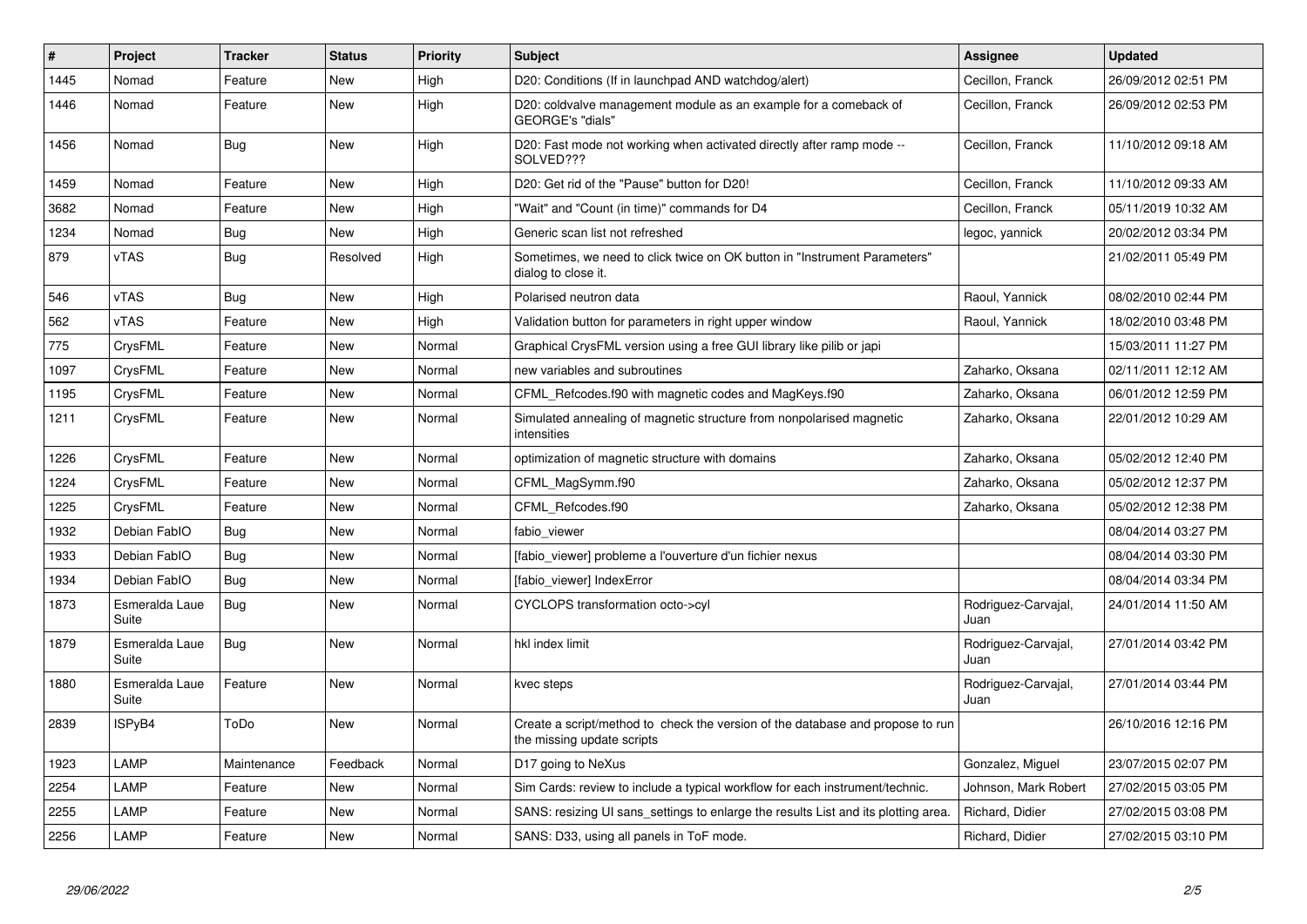| $\#$ | Project | <b>Tracker</b> | <b>Status</b> | Priority | <b>Subject</b>                                                                           | Assignee                   | <b>Updated</b>      |
|------|---------|----------------|---------------|----------|------------------------------------------------------------------------------------------|----------------------------|---------------------|
| 1925 | LAMP    | Maintenance    | Assigned      | Normal   | SRTFIT: motor coolfit, enhance derivatives for small limits. Symplex P1<>P2 to<br>add.   | Richard, Didier            | 25/02/2015 03:25 PM |
| 1922 | LAMP    | Feature        | New           | Normal   | IQ(t) for TOF (fft)                                                                      | Rols, Stephane             | 01/04/2014 01:19 PM |
| 1760 | Lima    | Bug            | New           | Normal   | typo in install.inc COMPILE_CONFIG_CONTEXT                                               |                            | 29/10/2013 06:32 PM |
| 1761 | Lima    | Bug            | <b>New</b>    | Normal   | problem with tango7 and RGB24                                                            |                            | 29/10/2013 06:39 PM |
| 1762 | Lima    | Bug            | New           | Normal   | import Lima. Andor3 failed if Lima. Core was not imported before                         |                            | 02/11/2013 01:49 PM |
| 1732 | Lima    | Action         | New           | Normal   | Maxipix Plugin: Migrate python code to C++                                               | Claustre, Laurent          | 17/07/2013 07:03 PM |
| 1548 | Lima    | <b>Bug</b>     | New           | Normal   | Xpad plugin: move task inside the plugin                                                 | Langlois, Florent          | 17/12/2012 02:56 PM |
| 1269 | Lima    | Feature        | <b>New</b>    | Normal   | ADSC: Change the functionning of the exposure time / Stop acquisition                    | NOUREDDINE, Arafat         | 19/07/2012 11:56 AM |
| 1191 | Lima    | Feature        | New           | Normal   | Having the possibility to get the last error message                                     | Petitdemange,<br>Sebastien | 08/03/2013 03:53 PM |
| 1510 | Lima    | <b>Bug</b>     | <b>New</b>    | Normal   | simulator test suite left files on the filesystem                                        | Petitdemange,<br>Sebastien | 03/12/2012 09:33 AM |
| 1697 | Lima    | Feature        | New           | Normal   | Add the possibility to get the list of available trigger modes by camera                 | Petitdemange,<br>Sebastien | 18/07/2013 01:51 PM |
| 1199 | mxCUBE  | Action         | New           | Normal   | Make existing hardware objects and bricks ESRF-independent                               |                            | 13/01/2012 02:48 PM |
| 1200 | mxCUBE  | Support        | New           | Normal   | git pushes should send emails to developer members                                       |                            | 13/01/2012 02:45 PM |
| 1201 | mxCUBE  | Action         | New           | Normal   | Make sure model-view-controller design is properly followed                              |                            | 13/01/2012 02:47 PM |
| 1353 | mxCUBE  | Action         | New           | Normal   | Convert Tine module code to use the Poller module and gevent async watcher<br>for events |                            | 28/06/2012 01:45 PM |
| 1203 | mxCUBE  | Feature        | New           | Normal   | Keyword change for detector-dependent parameters                                         | Beteva, Antonia            | 13/01/2012 02:51 PM |
| 1198 | mxCUBE  | Action         | New           | Normal   | Explicit abstract interfaces for Hardware Objects                                        | Oscarsson, Marcus          | 13/01/2012 11:32 AM |
| 2207 | nMOLDYN | Feature        | New           | Normal   | Limit number of frames to optimize prime factors                                         |                            | 18/12/2014 11:20 AM |
| 1002 | Nomad   | Feature        | New           | Normal   | Set Division parameter from RioAxis to Axis View                                         |                            | 06/07/2011 08:08 AM |
| 1148 | Nomad   | Feature        | New           | Normal   | IN3: Open scan plot automatically                                                        |                            | 23/11/2011 08:53 AM |
| 1151 | Nomad   | Feature        | <b>New</b>    | Normal   | IN3: Print a XBU editor                                                                  |                            | 23/11/2011 09:02 AM |
| 1158 | Nomad   | Feature        | New           | Normal   | IN3: review spy for slitcomponent controller                                             |                            | 23/11/2011 10:56 AM |
| 1159 | Nomad   | Feature        | New           | Normal   | IN3: Review of output                                                                    |                            | 23/11/2011 10:57 AM |
| 1163 | Nomad   | Feature        | New           | Normal   | IN3: the same time variable should be used for scan and simple count                     |                            | 23/11/2011 11:00 AM |
| 1164 | Nomad   | Feature        | New           | Normal   | IN3: Pause/Continu, re-positionning moved axis during pause mode                         |                            | 23/11/2011 11:02 AM |
| 1189 | Nomad   | Feature        | New           | Normal   | Refresh automatically the list of controllers in Parameter Survey                        |                            | 16/12/2011 04:37 PM |
| 1327 | Nomad   | Bug            | New           | Normal   | PolarizationController read actual state long                                            |                            | 07/06/2012 11:10 AM |
| 1397 | Nomad   | <b>Bug</b>     | New           | Normal   | OrangeCryostat controller does not start ColdValve                                       |                            | 26/07/2012 11:20 AM |
| 1100 | Nomad   | Feature        | <b>New</b>    | Normal   | stop nosave                                                                              | Cecillon, Franck           | 02/11/2011 01:06 PM |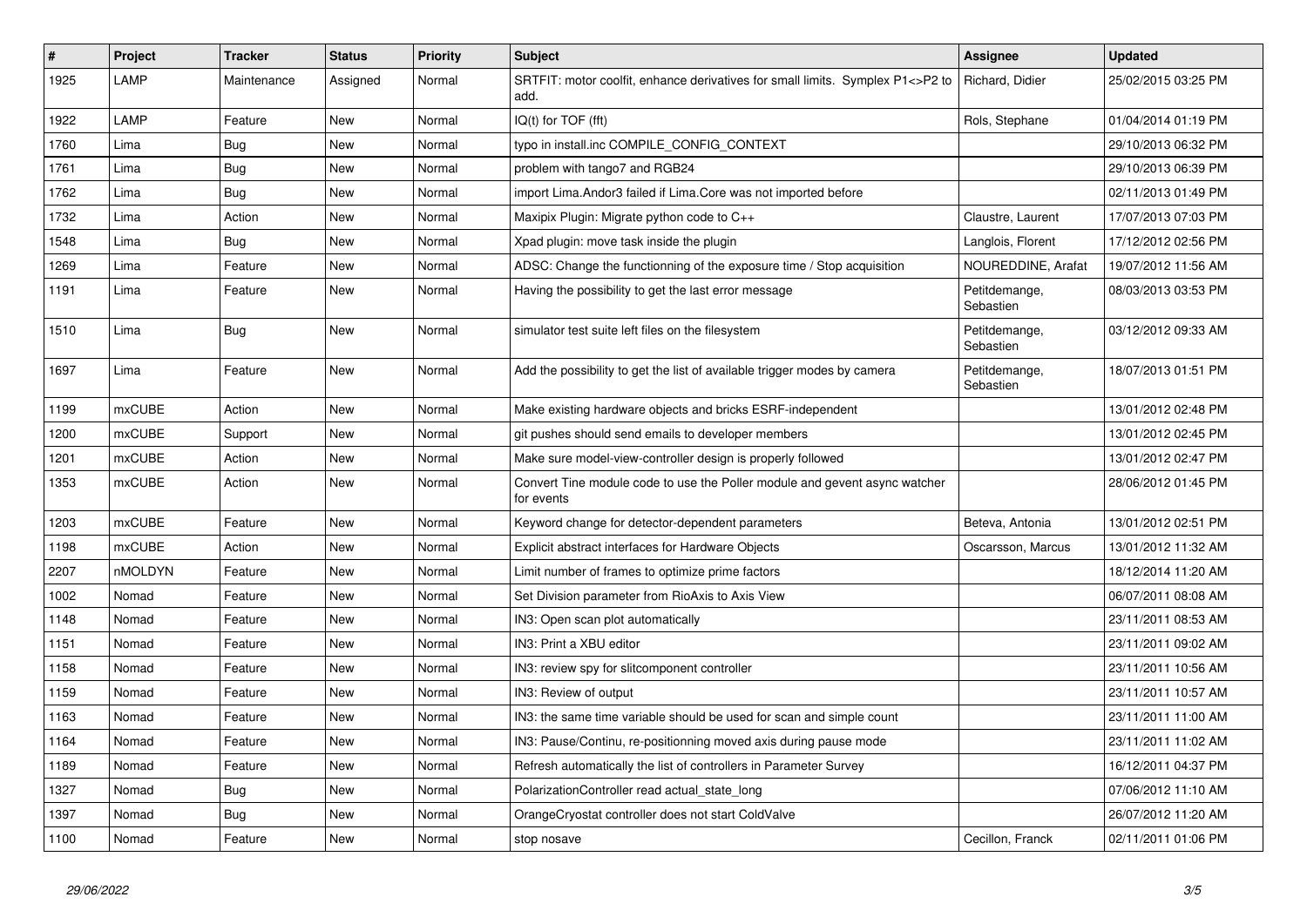| #    | Project          | <b>Tracker</b> | <b>Status</b> | <b>Priority</b> | <b>Subject</b>                                                                                     | <b>Assignee</b>            | <b>Updated</b>      |
|------|------------------|----------------|---------------|-----------------|----------------------------------------------------------------------------------------------------|----------------------------|---------------------|
| 1108 | Nomad            | Feature        | New           | Normal          | D20: Define sample temperature range, when outside consider sample stick as<br>disconnected        | Cecillon, Franck           | 02/11/2011 02:07 PM |
| 1118 | Nomad            | Feature        | New           | Normal          | D20: Monochromator setting - curvature                                                             | Cecillon, Franck           | 08/11/2011 09:41 AM |
| 1165 | Nomad            | Feature        | New           | Normal          | D20: have analogon to the mad command "MOV" in contrast to "POS"!                                  | Cecillon, Franck           | 24/11/2011 11:33 AM |
| 1184 | Nomad            | <b>Bug</b>     | New           | Normal          | D20: slitm_l/r do not always show the right encoder values                                         | Cecillon, Franck           | 09/12/2011 10:20 AM |
| 1357 | Nomad            | <b>Bug</b>     | New           | Normal          | D20: Conditions-Warnings scatter pop-up windows all over the desktop which<br>remain when inactive | Cecillon, Franck           | 26/09/2012 02:44 PM |
| 1468 | Nomad            | <b>Bug</b>     | New           | Normal          | D20: roirate and roisum do not work in conditions                                                  | Cecillon, Franck           | 24/10/2012 09:50 AM |
| 1469 | Nomad            | Feature        | New           | Normal          | D20: ALL "condition families" in Parameter survey !!!                                              | Cecillon, Franck           | 24/10/2012 09:54 AM |
| 1457 | Nomad            | <b>Bug</b>     | New           | Normal          | D20: Time estimation in NoMad Spy wrong for RocCount (at least )                                   | Cecillon, Franck           | 11/10/2012 09:26 AM |
| 1458 | Nomad            | Feature        | New           | Normal          | D20: "Infinity" or "eternity" instead of "999" or "9999" etc.!                                     | Cecillon, Franck           | 11/10/2012 09:30 AM |
| 1180 | Nomad            | Feature        | New           | Normal          | Save scan range configuration by (controller, property)                                            | legoc, yannick             | 30/11/2011 08:59 AM |
| 1091 | Nomad            | <b>Bug</b>     | New           | Normal          | Write mask in energy mode                                                                          | Locatelli, Jerome          | 28/10/2011 11:03 AM |
| 1001 | Nomad            | Feature        | Assigned      | Normal          | Generic sequencer                                                                                  | Locatelli, Jerome          | 06/07/2011 07:58 AM |
| 1034 | Nomad            | Feature        | Assigned      | Normal          | IN16 - IN13 - IN10 elastic scan temp data file                                                     | Locatelli, Jerome          | 06/09/2011 09:10 AM |
| 1435 | Nomad            | Bug            | New           | Normal          | "More options" in NomadGUI is blocked                                                              | Ortiz, Helene              | 24/09/2012 03:59 PM |
| 1177 | Nomad            | <b>Bug</b>     | Resolved      | Normal          | IN3: buttons (stop, pause, continu) always linked to the launch pad                                | Ortiz, Helene              | 02/07/2012 01:18 PM |
| 1240 | Nomad            | Feature        | Resolved      | Normal          | Add pause button in settings tab plugins when possible                                             | Ortiz, Helene              | 02/03/2012 09:24 AM |
| 1253 | pyXSW            | Bug            | Resolved      | Normal          | bug with python<2.7                                                                                | Roy, Jerome                | 21/03/2012 06:03 PM |
| 906  | shadow3          | <b>Bug</b>     | New           | Normal          | read/write compatibility in shadowvui and shadow3                                                  |                            | 14/03/2011 04:27 PM |
| 1805 | shadow3          | Bug            | New           | Normal          | "internal" calculation of parameters for paraboloid                                                |                            | 22/11/2013 02:42 PM |
| 1874 | shadow3          | Bug            | New           | Normal          | end.xx files                                                                                       |                            | 24/01/2014 02:09 PM |
| 1875 | shadow3          | Bug            | New           | Normal          | undulator source                                                                                   |                            | 24/01/2014 02:26 PM |
| 1703 | shadow3          | Support        | New           | Normal          | broken link to git repository?                                                                     |                            | 13/05/2013 03:25 PM |
| 1704 | shadow3          | Feature        | New           | Normal          | srcomp, abrefc and intpscalc                                                                       |                            | 13/05/2013 10:52 AM |
| 2189 | shadow3          | Bug            | New           | Normal          | trace.F90 compilation error (reported B Meyer)                                                     |                            | 14/11/2014 06:37 PM |
| 1461 | shadow3          | <b>Bug</b>     | New           | Normal          | Neede upgrade of xsh run in shadowvui macros to work with shadow3                                  | Sanchez del Rio,<br>Manuel | 12/10/2012 11:52 AM |
| 1680 | shadow3          | Bug            | Resolved      | Normal          | bug in shadow concerning electric fields                                                           | Sanchez del Rio.<br>Manuel | 15/03/2013 04:12 PM |
| 1460 | shadow3          | <b>Bug</b>     | Resolved      | Normal          | Problems with mosaic crystals                                                                      | Sanchez del Rio,<br>Manuel | 11/04/2013 09:28 AM |
| 1532 | SXtalSoft        | Bug            | New           | Normal          | rafub gui                                                                                          |                            | 26/11/2012 01:43 PM |
| 1533 | SXtalSoft        | <b>Bug</b>     | New           | Normal          | rafub gui                                                                                          |                            | 26/11/2012 10:07 PM |
| 1539 | <b>SXtalSoft</b> | Feature        | New           | Normal          | Improve the noise correction                                                                       |                            | 04/12/2012 06:05 PM |